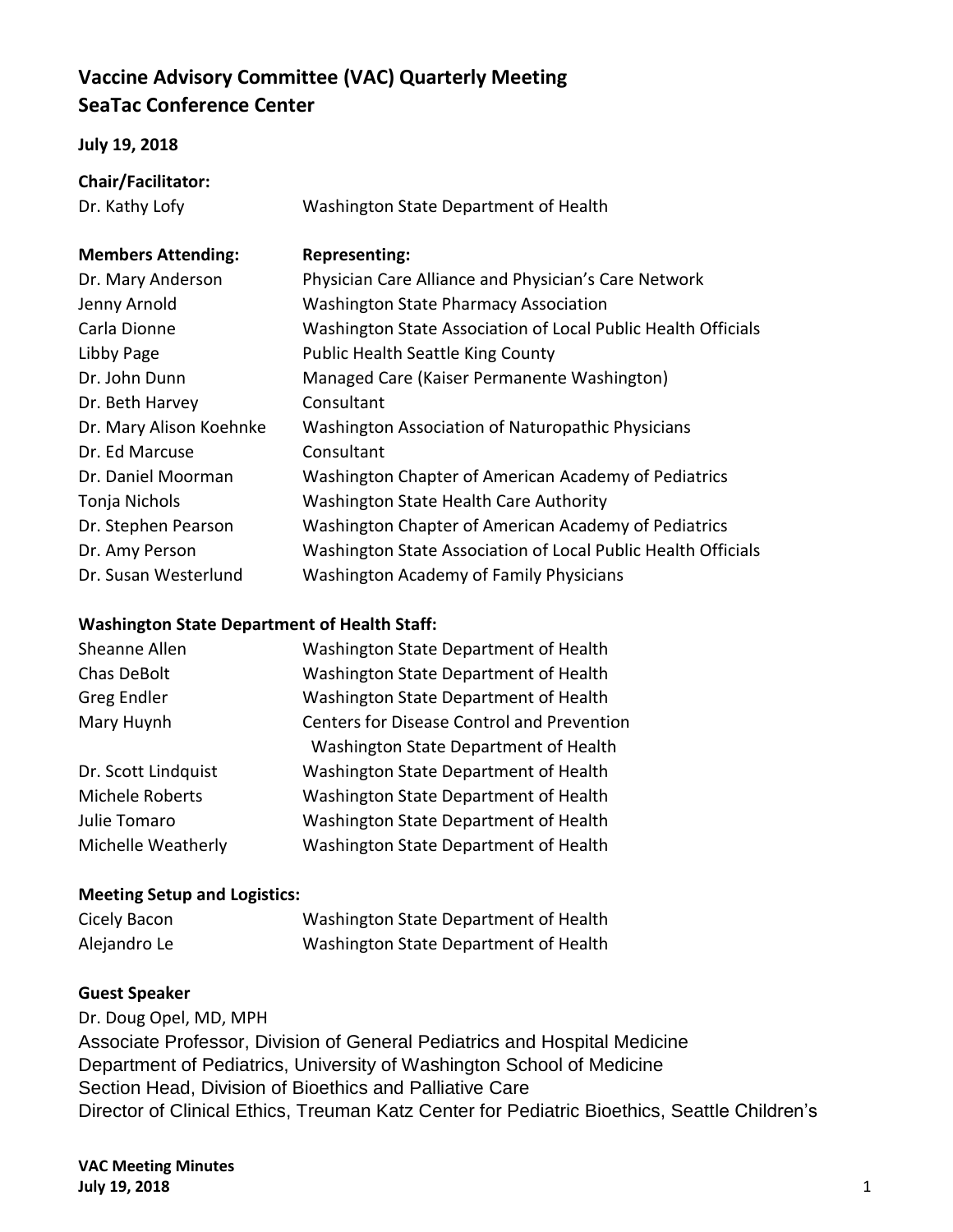| <b>Agenda Item</b>     | <b>Presented Information</b>                                                                       | <b>Member Discussion</b>                                                                         |  |
|------------------------|----------------------------------------------------------------------------------------------------|--------------------------------------------------------------------------------------------------|--|
| Welcome,               | VAC Chair covered basic housekeeping and plan for the day.                                         |                                                                                                  |  |
| Introductions,         |                                                                                                    |                                                                                                  |  |
| <b>Announcements</b>   | New member introductions:                                                                          |                                                                                                  |  |
|                        | $\bullet$                                                                                          | Dr. Mary Anderson; Internist from the Seattle area and current Chief Clinical Integration        |  |
| Dr. Kathy Lofy,        |                                                                                                    | and Quality Officer for the Polyclinic, Physician Care Alliance, and Physicians Care Network.    |  |
| M.D., State            |                                                                                                    |                                                                                                  |  |
| <b>Health Officer,</b> |                                                                                                    | Recruitment for the Tribal representative and the Washington State Local Public Health Officer   |  |
| <b>VAC Chair</b>       | (WSLPHO) seats are next.                                                                           |                                                                                                  |  |
|                        |                                                                                                    |                                                                                                  |  |
|                        | Guest presenter: Dr. Doug Opel MD, MPH presented his research on Evidence-based                    |                                                                                                  |  |
|                        | Communication Strategies to Improve Parental Vaccine Acceptance                                    |                                                                                                  |  |
|                        |                                                                                                    |                                                                                                  |  |
|                        |                                                                                                    | Dr. Opel is an Associate Professor for the Division of General Pediatrics and Hospital Medicine, |  |
|                        |                                                                                                    | Department of Pediatrics at the University of Washington, the Section Head with the Division     |  |
|                        |                                                                                                    | of Bioethics and Palliative Care, and the Director of Clinical Ethics at the Treuman Katz Center |  |
|                        | for Pediatric Bioethics at Seattle Children's Hospital.                                            |                                                                                                  |  |
|                        |                                                                                                    |                                                                                                  |  |
| <b>Conflict of</b>     |                                                                                                    | Ask members if they have any conflicts of interests to declare based on policy statement.        |  |
| Interest               |                                                                                                    |                                                                                                  |  |
| <b>Declaration</b>     | None to declare                                                                                    |                                                                                                  |  |
| (Handout)              |                                                                                                    |                                                                                                  |  |
|                        |                                                                                                    |                                                                                                  |  |
| <b>Michelle</b>        |                                                                                                    |                                                                                                  |  |
| <b>Weatherly, OICP</b> |                                                                                                    |                                                                                                  |  |
| <b>Senior Policy</b>   |                                                                                                    |                                                                                                  |  |
| Analyst                |                                                                                                    |                                                                                                  |  |
|                        |                                                                                                    |                                                                                                  |  |
| <b>Approval of</b>     | Ask members to review and provide feedback or approve.                                             |                                                                                                  |  |
| <b>Meeting Minutes</b> |                                                                                                    |                                                                                                  |  |
| (Handout)              | Approved                                                                                           |                                                                                                  |  |
|                        |                                                                                                    |                                                                                                  |  |
| <b>All Members</b>     |                                                                                                    |                                                                                                  |  |
| <b>Consumer</b>        |                                                                                                    | As follow up from the January and April meetings, members discussed exploring the potential      |  |
| Representative         | of including a consumer representative VAC member.                                                 |                                                                                                  |  |
| <b>Decision</b>        |                                                                                                    |                                                                                                  |  |
| Dr. Kathy Lofy,        | Decision: Chair decided not to incorporate a consumer representative for the following<br>reasons: |                                                                                                  |  |
| M.D., State            | $\bullet$                                                                                          | The purpose of VAC meetings is to provide clinical input and recommendations to the              |  |
| <b>Health Officer</b>  | department on issues related to vaccines.                                                          |                                                                                                  |  |
|                        | $\bullet$                                                                                          | The VAC is not a voting body and doesn't make policy decisions for the department.               |  |
|                        | It's already an open meeting to the public.<br>$\bullet$                                           |                                                                                                  |  |
|                        | The VAC can invite members of the public when consumer input is needed.<br>$\bullet$               |                                                                                                  |  |
|                        |                                                                                                    | Increasing membership stretches staff capacity and is difficult to keep the membership           |  |
|                        | filled.                                                                                            |                                                                                                  |  |
| <b>Added Agenda</b>    | There has been some media interest                                                                 |                                                                                                  |  |
| Item: High-dose        | regarding an AARP newsletter and high-                                                             |                                                                                                  |  |
| flu vaccine            | dose flu vaccine for older adults. The                                                             |                                                                                                  |  |
| guidance               | department doesn't have a preference for                                                           |                                                                                                  |  |
|                        | this vaccine but does encourage providers                                                          |                                                                                                  |  |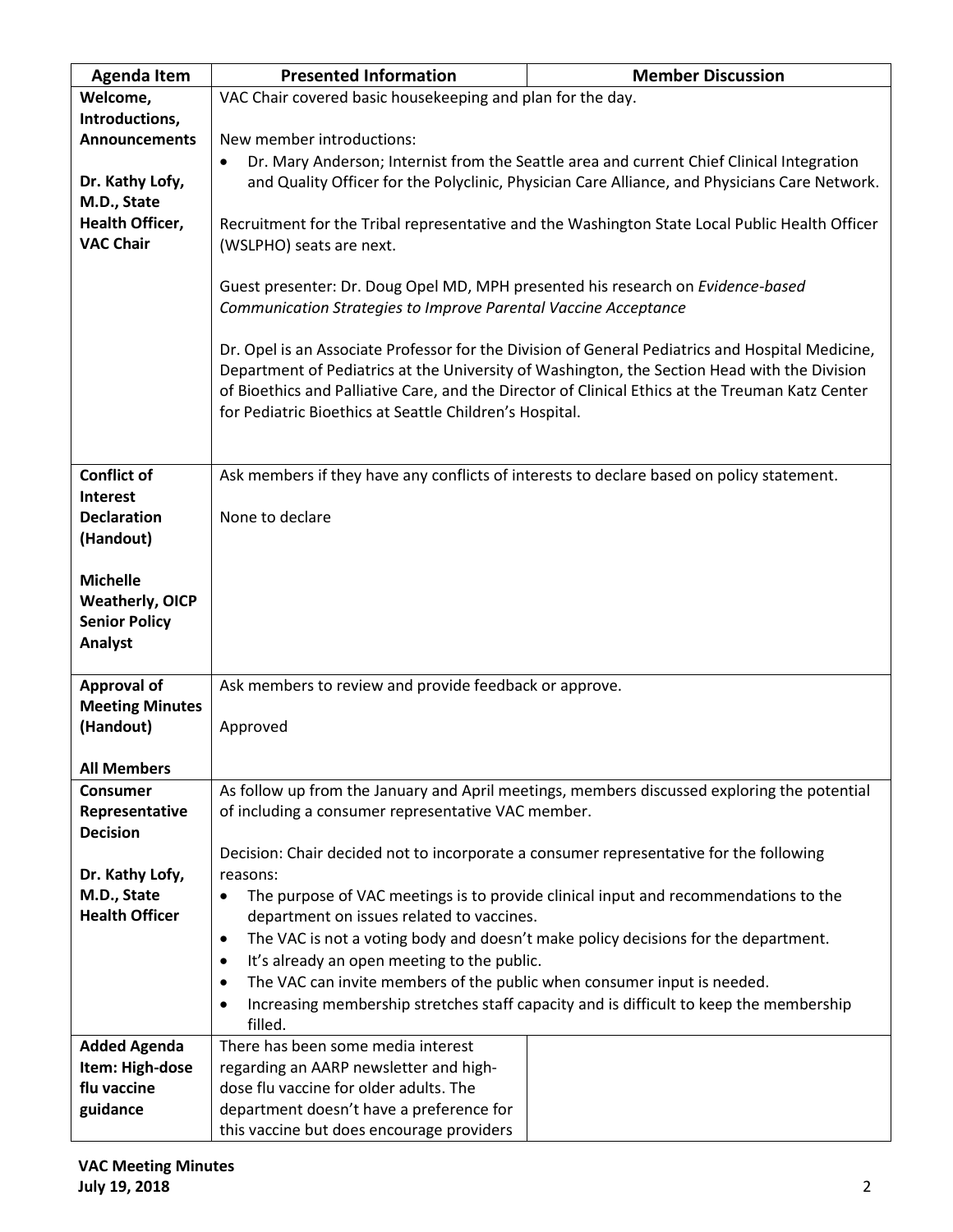| <b>Agenda Item</b>    | <b>Presented Information</b>                                                                                                                                                                                         | <b>Member Discussion</b>                                                                          |
|-----------------------|----------------------------------------------------------------------------------------------------------------------------------------------------------------------------------------------------------------------|---------------------------------------------------------------------------------------------------|
| Dr. Kathy Lofy,       | to offer the high dose vaccine to older                                                                                                                                                                              |                                                                                                   |
| M.D., State           | adults.                                                                                                                                                                                                              |                                                                                                   |
| <b>Health Officer</b> |                                                                                                                                                                                                                      |                                                                                                   |
|                       | The VAC has helped develop guidance last<br>year. Do we want to update this document<br>since it's a year old?                                                                                                       | Members agreed that the guidance from last<br>season should be reviewed including:                |
|                       |                                                                                                                                                                                                                      | Literature review of efficacy and side<br>effects.<br>Alignment with current Advisory             |
|                       |                                                                                                                                                                                                                      | <b>Committee on Immunization Practices</b><br>(ACIP) recommendations.                             |
|                       |                                                                                                                                                                                                                      | If no content changes are needed, the date<br>should be updated and shared out with<br>providers. |
|                       | Anyone opposed to updating the existing<br>high-dose flu vaccine clinical guidance                                                                                                                                   | No                                                                                                |
|                       | document?                                                                                                                                                                                                            | <b>Action:</b>                                                                                    |
|                       |                                                                                                                                                                                                                      | The department will take the lead on updating                                                     |
|                       |                                                                                                                                                                                                                      | this clinical guidance document and share out for<br>review with members via email.               |
| <b>OICP General</b>   | Staffing changes at the department/Office                                                                                                                                                                            |                                                                                                   |
| Update                | of Immunization and Child Profile:                                                                                                                                                                                   |                                                                                                   |
| (Handout)             |                                                                                                                                                                                                                      |                                                                                                   |
|                       | Greg Endler, the new Health Promotion                                                                                                                                                                                |                                                                                                   |
| Michele Roberts,      | and Communication Section Manager. This                                                                                                                                                                              |                                                                                                   |
| <b>OICP Director</b>  | position was previously held by Paul                                                                                                                                                                                 |                                                                                                   |
|                       | Throne. Greg comes to the Department<br>with a lot of partnership building                                                                                                                                           |                                                                                                   |
|                       | experience and has also worked with the                                                                                                                                                                              |                                                                                                   |
|                       | Washington State Department of Social                                                                                                                                                                                |                                                                                                   |
|                       | and Health Services (DSHS) in the past.                                                                                                                                                                              |                                                                                                   |
|                       |                                                                                                                                                                                                                      |                                                                                                   |
|                       | Julie Tomaro, Manager of the Clinical Q/A                                                                                                                                                                            |                                                                                                   |
|                       | Section has accepted another position<br>within the Department. This is her last                                                                                                                                     |                                                                                                   |
|                       | VAC meeting. Nurse recommendations are                                                                                                                                                                               |                                                                                                   |
|                       | welcome. We'll let this group know when                                                                                                                                                                              |                                                                                                   |
|                       | we have recruitment information for you                                                                                                                                                                              |                                                                                                   |
|                       | to share within your medical communities.                                                                                                                                                                            |                                                                                                   |
|                       | Belinda Baker, Manager of the<br>Immunization Information System (IIS)<br>Section is retiring. Belinda has been with<br>the department for 19 years. Dannette<br>Dronenburg is temporarily filling this<br>position. |                                                                                                   |
|                       |                                                                                                                                                                                                                      |                                                                                                   |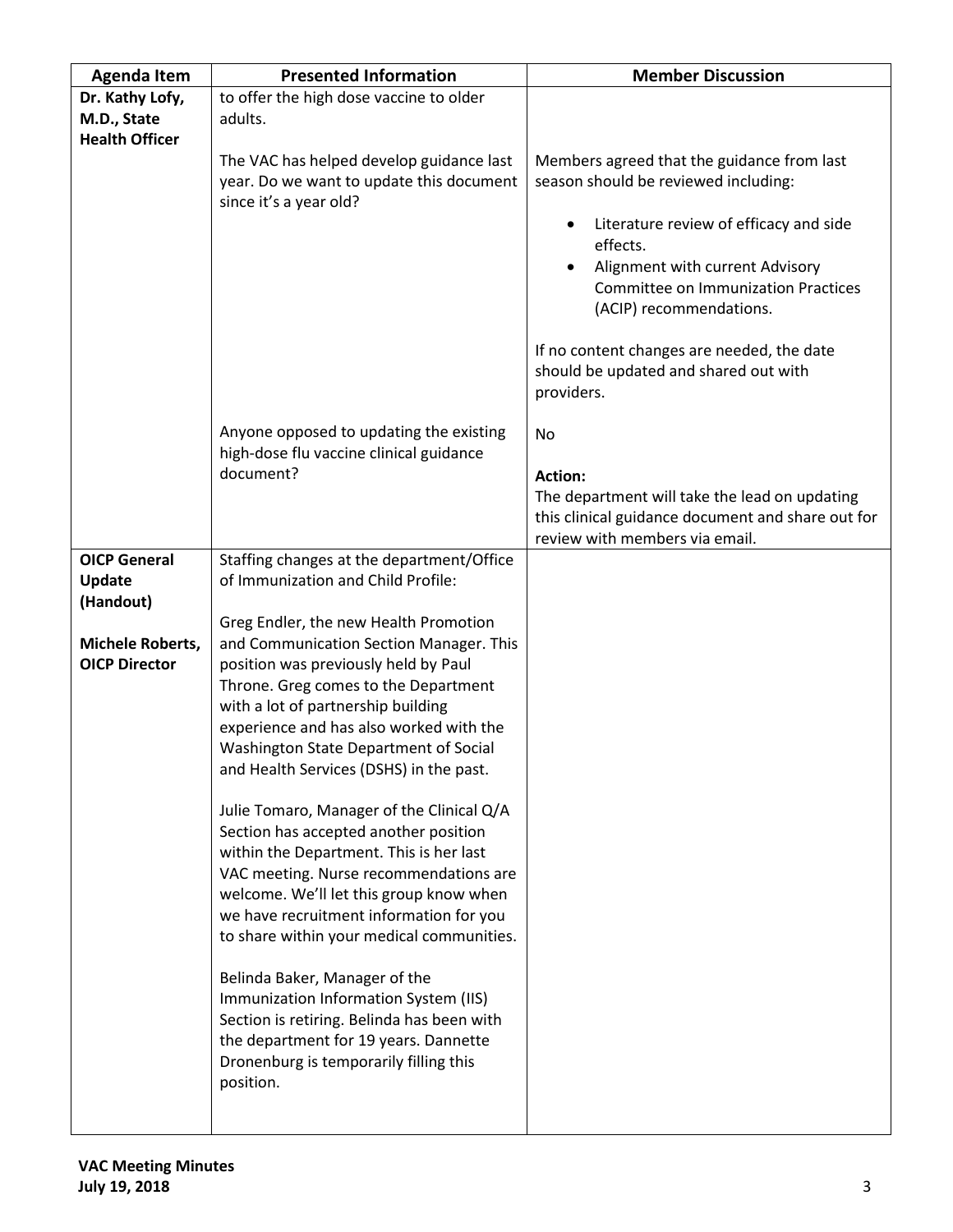| <b>Agenda Item</b> | <b>Presented Information</b>                                                            | <b>Member Discussion</b>                                                                            |
|--------------------|-----------------------------------------------------------------------------------------|-----------------------------------------------------------------------------------------------------|
|                    | State agencies are planning their                                                       |                                                                                                     |
|                    | legislative and budget requests for 2019.                                               |                                                                                                     |
|                    | They are to be sent to the Governor's                                                   |                                                                                                     |
|                    | office by September 2018.                                                               |                                                                                                     |
|                    | Foundational Public Health Services will be                                             |                                                                                                     |
|                    | included as part of the budget request.                                                 |                                                                                                     |
|                    | <b>Foundational Public Health Services (FPHS)</b>                                       |                                                                                                     |
|                    | are the services that governmental public                                               |                                                                                                     |
|                    | health systems provide to ensure a                                                      |                                                                                                     |
|                    | comprehensive public health system.                                                     |                                                                                                     |
|                    |                                                                                         |                                                                                                     |
|                    | The Department is working on a                                                          |                                                                                                     |
|                    | comprehensive FPHS request that is                                                      |                                                                                                     |
|                    | focused on communicable diseases (CD)                                                   |                                                                                                     |
|                    | and environmental public health (EPH).                                                  |                                                                                                     |
|                    | Immunization is part of the CD piece. We                                                |                                                                                                     |
|                    | are working with local public health                                                    |                                                                                                     |
|                    | around areas of need to help with IIS data                                              |                                                                                                     |
|                    | exchange and data quality improvements<br>and we continue to look at school and         |                                                                                                     |
|                    | child care immunization work with a goal                                                |                                                                                                     |
|                    | of creating a comprehensive system. We                                                  |                                                                                                     |
|                    | will keep you posted.                                                                   |                                                                                                     |
|                    |                                                                                         |                                                                                                     |
|                    | Another item being worked on by the                                                     |                                                                                                     |
|                    | department is the End Aids legislation that                                             |                                                                                                     |
|                    | aims to modernize Washington's HIV laws                                                 |                                                                                                     |
|                    | to reflect current science and reduce HIV-                                              |                                                                                                     |
|                    | related stigma. The laws related to                                                     |                                                                                                     |
|                    | HIV/AIDS are located in chapter 70.24                                                   |                                                                                                     |
|                    | RCW. Within that law is information about                                               |                                                                                                     |
|                    | adolescent consent in regards to sexually<br>transmitted diseases (STD). There is a lot |                                                                                                     |
|                    | of gray area around adolescent consent so                                               |                                                                                                     |
|                    | there is potential to add clarity to the law                                            |                                                                                                     |
|                    | that affect STD prevention and treatment.                                               |                                                                                                     |
|                    |                                                                                         |                                                                                                     |
|                    | There are public meetings being held in                                                 |                                                                                                     |
|                    | Spokane. Information is on the                                                          |                                                                                                     |
|                    | Department webpage. We encourage you                                                    |                                                                                                     |
|                    | to give input on that change.                                                           |                                                                                                     |
|                    |                                                                                         |                                                                                                     |
|                    | The Department is working closely with<br>the State Board of Health (Board) on          | VAC chair clarified that TACS are not to make<br>decisions about policy but to discuss the pros and |
|                    | rulemaking to update the school and child                                               | cons of rules and the potential language changes                                                    |
|                    | care immunization compliance rules. We                                                  | and then make recommendations to the Board                                                          |
|                    | are still in the first phase of the rulemaking                                          | for their consideration since they are the policy                                                   |
|                    | process to address some potential                                                       | making body.                                                                                        |
|                    | language changes. There will be a                                                       |                                                                                                     |
|                    | Technical Advisory Committee (TAC) to                                                   |                                                                                                     |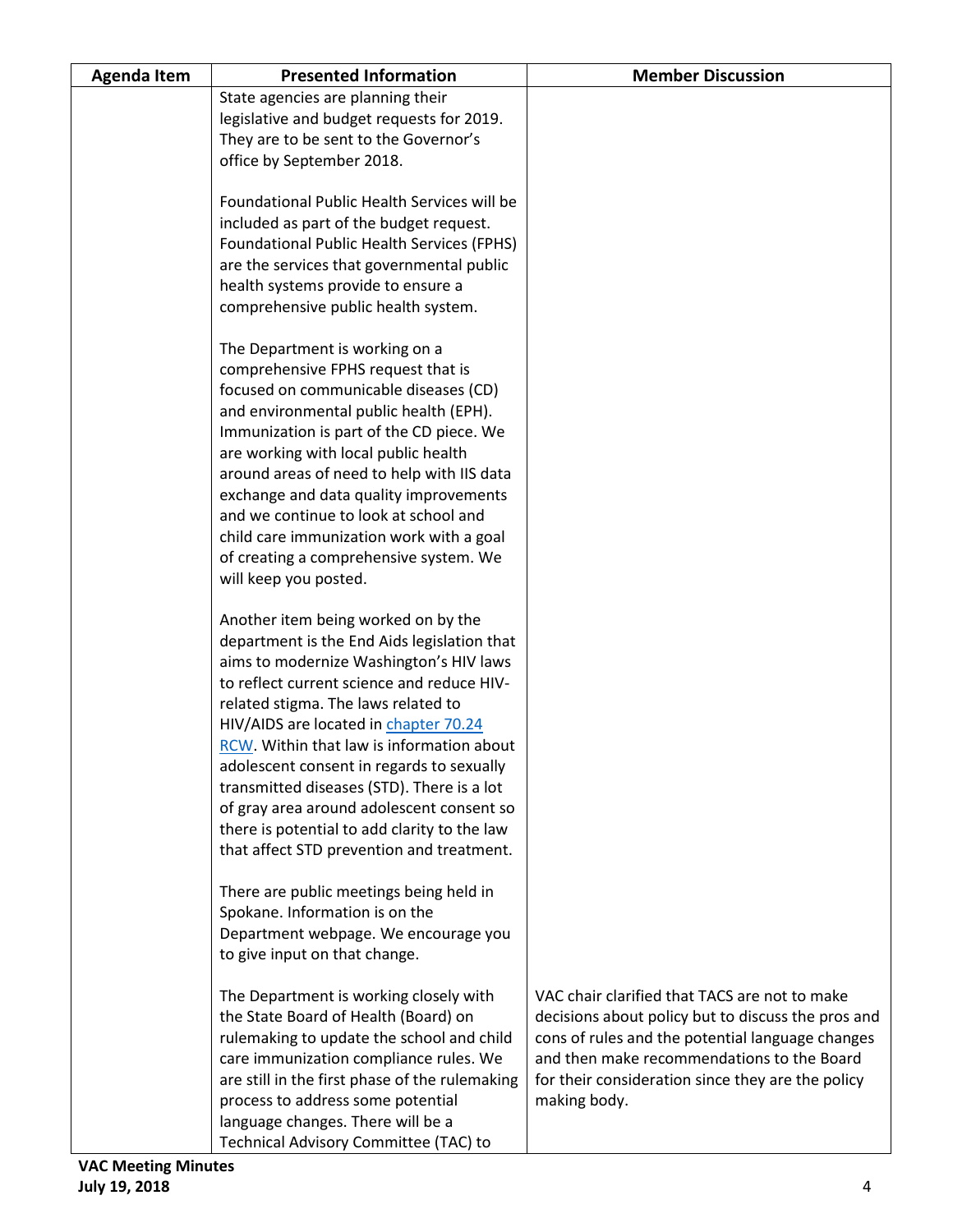| <b>Agenda Item</b>     | <b>Presented Information</b>                                                                                                                                                                                                                                                                                                                                                                                                                                                                                                                                                                                     | <b>Member Discussion</b>                                                                                                                                                                                                  |
|------------------------|------------------------------------------------------------------------------------------------------------------------------------------------------------------------------------------------------------------------------------------------------------------------------------------------------------------------------------------------------------------------------------------------------------------------------------------------------------------------------------------------------------------------------------------------------------------------------------------------------------------|---------------------------------------------------------------------------------------------------------------------------------------------------------------------------------------------------------------------------|
|                        | help inform those changes. They will meet                                                                                                                                                                                                                                                                                                                                                                                                                                                                                                                                                                        |                                                                                                                                                                                                                           |
|                        | on Tuesday, July 24 <sup>th</sup> in Kent, Washington.                                                                                                                                                                                                                                                                                                                                                                                                                                                                                                                                                           |                                                                                                                                                                                                                           |
|                        | The Board has authority over these rules                                                                                                                                                                                                                                                                                                                                                                                                                                                                                                                                                                         |                                                                                                                                                                                                                           |
|                        | and the Department helps implement                                                                                                                                                                                                                                                                                                                                                                                                                                                                                                                                                                               |                                                                                                                                                                                                                           |
|                        | them. The TAC will include parent, school,                                                                                                                                                                                                                                                                                                                                                                                                                                                                                                                                                                       |                                                                                                                                                                                                                           |
|                        | clinical, ethics, Tribal, local health                                                                                                                                                                                                                                                                                                                                                                                                                                                                                                                                                                           |                                                                                                                                                                                                                           |
|                        | department, VAC, state agency, Board of                                                                                                                                                                                                                                                                                                                                                                                                                                                                                                                                                                          |                                                                                                                                                                                                                           |
|                        | Education, child care, and school health                                                                                                                                                                                                                                                                                                                                                                                                                                                                                                                                                                         |                                                                                                                                                                                                                           |
|                        | consultant representatives, among others.                                                                                                                                                                                                                                                                                                                                                                                                                                                                                                                                                                        |                                                                                                                                                                                                                           |
|                        | We will keep this committee posted,                                                                                                                                                                                                                                                                                                                                                                                                                                                                                                                                                                              |                                                                                                                                                                                                                           |
|                        | especially around language changes.                                                                                                                                                                                                                                                                                                                                                                                                                                                                                                                                                                              |                                                                                                                                                                                                                           |
|                        |                                                                                                                                                                                                                                                                                                                                                                                                                                                                                                                                                                                                                  |                                                                                                                                                                                                                           |
|                        | We would also like to remind members                                                                                                                                                                                                                                                                                                                                                                                                                                                                                                                                                                             |                                                                                                                                                                                                                           |
|                        | that there is a call for CDC HPV Champion                                                                                                                                                                                                                                                                                                                                                                                                                                                                                                                                                                        |                                                                                                                                                                                                                           |
|                        | nominations that are due August 10th.                                                                                                                                                                                                                                                                                                                                                                                                                                                                                                                                                                            |                                                                                                                                                                                                                           |
|                        |                                                                                                                                                                                                                                                                                                                                                                                                                                                                                                                                                                                                                  |                                                                                                                                                                                                                           |
|                        | The Office of Immunization and Child                                                                                                                                                                                                                                                                                                                                                                                                                                                                                                                                                                             |                                                                                                                                                                                                                           |
|                        | Profile staff that attended the National                                                                                                                                                                                                                                                                                                                                                                                                                                                                                                                                                                         |                                                                                                                                                                                                                           |
|                        | Immunization Conference received a CDC                                                                                                                                                                                                                                                                                                                                                                                                                                                                                                                                                                           |                                                                                                                                                                                                                           |
|                        | award for outstanding progress toward                                                                                                                                                                                                                                                                                                                                                                                                                                                                                                                                                                            |                                                                                                                                                                                                                           |
|                        | Healthy People 2020 targets for                                                                                                                                                                                                                                                                                                                                                                                                                                                                                                                                                                                  |                                                                                                                                                                                                                           |
|                        | adolescent immunization coverage. On                                                                                                                                                                                                                                                                                                                                                                                                                                                                                                                                                                             |                                                                                                                                                                                                                           |
|                        | behalf of the immunization community,                                                                                                                                                                                                                                                                                                                                                                                                                                                                                                                                                                            |                                                                                                                                                                                                                           |
|                        | congrats and thank you.                                                                                                                                                                                                                                                                                                                                                                                                                                                                                                                                                                                          |                                                                                                                                                                                                                           |
|                        | Some of the state providers and members<br>of this committee had questions about<br>adult vaccine reimbursement rates for<br>Medicaid. It's private vaccine. We've<br>shared this information with the HCA. We<br>need specific examples through the<br>contract representative. Providers can<br>share specific examples regarding<br>reimbursement issues by emailing Jean<br>Gowen at the Health Care Authority (HCA)<br>directly: jean.gowen@hca.wa.gov.<br>For providers with billing issues, they can<br>contact HCA by phone or online web form:<br>Phone: 1-800-562-3022 (choose "provider<br>services") | A member mentioned that Medicaid<br>reimbursement was not available for some<br>vaccines. They were reimbursed at the individual<br>internal contract rates. There were only two<br>doses so it may have been an anomaly. |
|                        | Online: Secure web form.                                                                                                                                                                                                                                                                                                                                                                                                                                                                                                                                                                                         |                                                                                                                                                                                                                           |
| <b>Vaccine Supply</b>  | Feedback regarding best practices around                                                                                                                                                                                                                                                                                                                                                                                                                                                                                                                                                                         | VAC Chair asked who is engaged on this issue at                                                                                                                                                                           |
| and Distribution       | vaccine returns and reimbursement is still                                                                                                                                                                                                                                                                                                                                                                                                                                                                                                                                                                       | the clinical level. Members mentioned that it's                                                                                                                                                                           |
| Update                 | welcome from VAC members. The next                                                                                                                                                                                                                                                                                                                                                                                                                                                                                                                                                                               | different for each clinic.                                                                                                                                                                                                |
|                        | workgroup meeting on best practices in                                                                                                                                                                                                                                                                                                                                                                                                                                                                                                                                                                           |                                                                                                                                                                                                                           |
| Sheanne Allen,         | vaccine storage, handling, and                                                                                                                                                                                                                                                                                                                                                                                                                                                                                                                                                                                   |                                                                                                                                                                                                                           |
| <b>Vaccine</b>         | accountability work will be on July 26 <sup>th</sup> .                                                                                                                                                                                                                                                                                                                                                                                                                                                                                                                                                           |                                                                                                                                                                                                                           |
| Management             |                                                                                                                                                                                                                                                                                                                                                                                                                                                                                                                                                                                                                  |                                                                                                                                                                                                                           |
| <b>Section Manager</b> |                                                                                                                                                                                                                                                                                                                                                                                                                                                                                                                                                                                                                  |                                                                                                                                                                                                                           |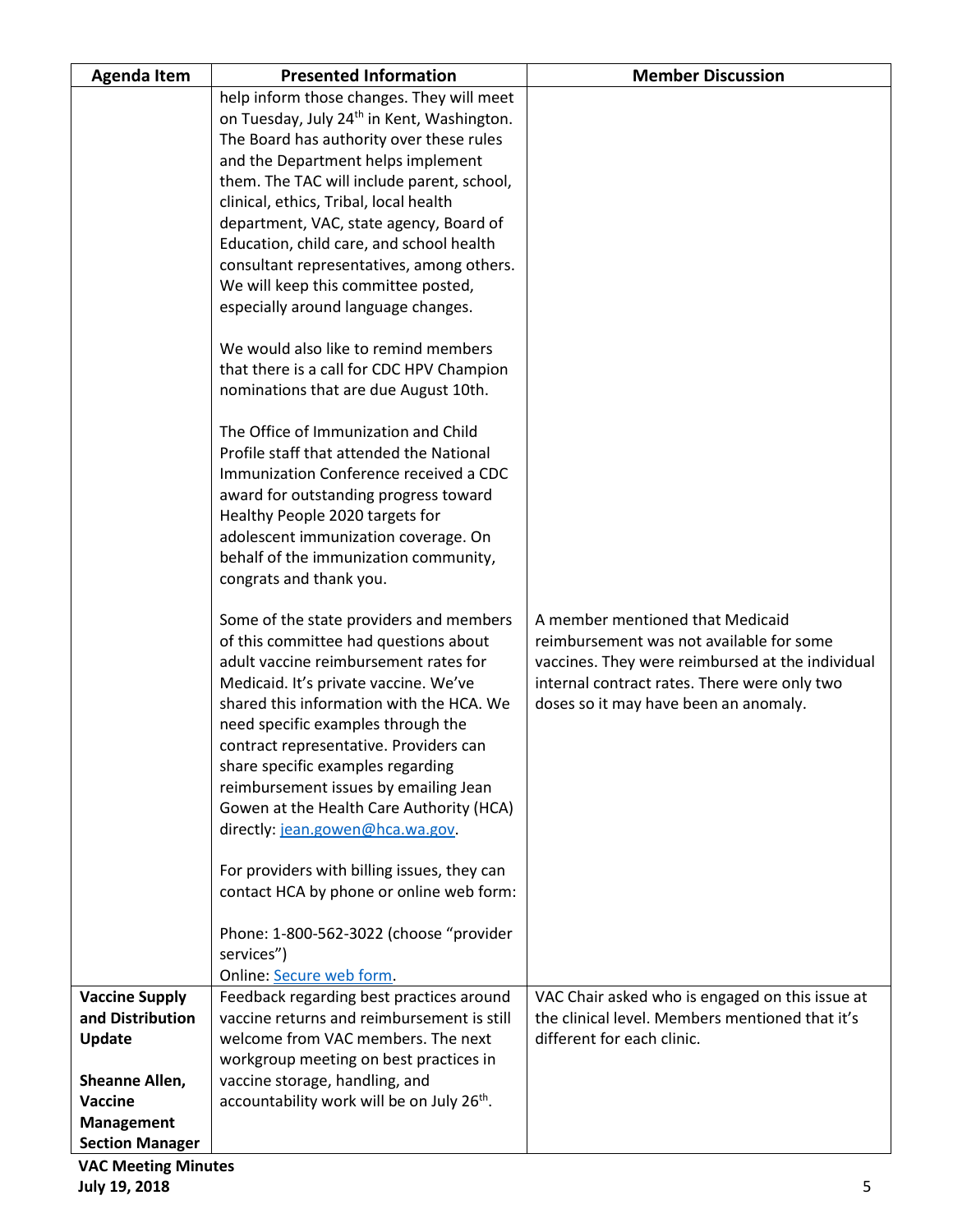| <b>Agenda Item</b> | <b>Presented Information</b>                                                                                                                                                                                                                                                       | <b>Member Discussion</b>                                                                                                             |
|--------------------|------------------------------------------------------------------------------------------------------------------------------------------------------------------------------------------------------------------------------------------------------------------------------------|--------------------------------------------------------------------------------------------------------------------------------------|
| (Presentation)     | The restitution decision paper lays out<br>options that will be decided on at the July<br>26 <sup>th</sup> meeting. We will report back to VAC<br>members on what option was chosen.                                                                                               | The workgroup is discussing how to best to<br>communicate information so that the right<br>people are in the loop.<br><b>Action:</b> |
|                    | There are plans to develop periodic report<br>cards that will available by the beginning<br>of the new year.                                                                                                                                                                       | To help with communication on this issue, the<br>department will add this committee to the<br>Vaccine Blurb newsletter.              |
|                    | There is one adult vaccine order per year<br>at the end of the CDC fiscal year. In<br>October we will get a new allocation that<br>we have for outbreak situations. This<br>year's vaccine are: Tdap, MMR, Twinrix,<br>and Shingrix.                                               |                                                                                                                                      |
|                    | The demand for Shingrix was higher than<br>anticipated by the manufacturer.                                                                                                                                                                                                        |                                                                                                                                      |
|                    | GSK is limiting their private orders to push<br>towards the private market. States are on<br>allocation.                                                                                                                                                                           |                                                                                                                                      |
|                    | We are developing a website and<br>resources regarding adult vaccines to<br>include a user manual and newsletter for<br>providers who want to enroll in the adult<br>vaccine program.                                                                                              |                                                                                                                                      |
|                    | Hepatitis B vaccine is on allocation by CDC<br>due to continued shortages. Shortage and<br>delay schedule is available on the CDC<br>webpages. Doses we are able to order are<br>based on previous ordering history. We<br>expect this to continue through the end of<br>the year. |                                                                                                                                      |
|                    | There are two products available and are<br>interchangeable. Both vaccines are<br>available to all providers to ensure that<br>there's enough to go around.                                                                                                                        |                                                                                                                                      |
|                    | Hepatitis B recommendations for infants<br>are unchanged.                                                                                                                                                                                                                          |                                                                                                                                      |
|                    | As a follow up from the last VAC meeting<br>regarding the Meningococcal B discussion<br>we've added it to the order form and<br>updated the guidance from 2016. As of<br>October, Meningococcal B vaccine will be<br>on the order form. We will be                                 |                                                                                                                                      |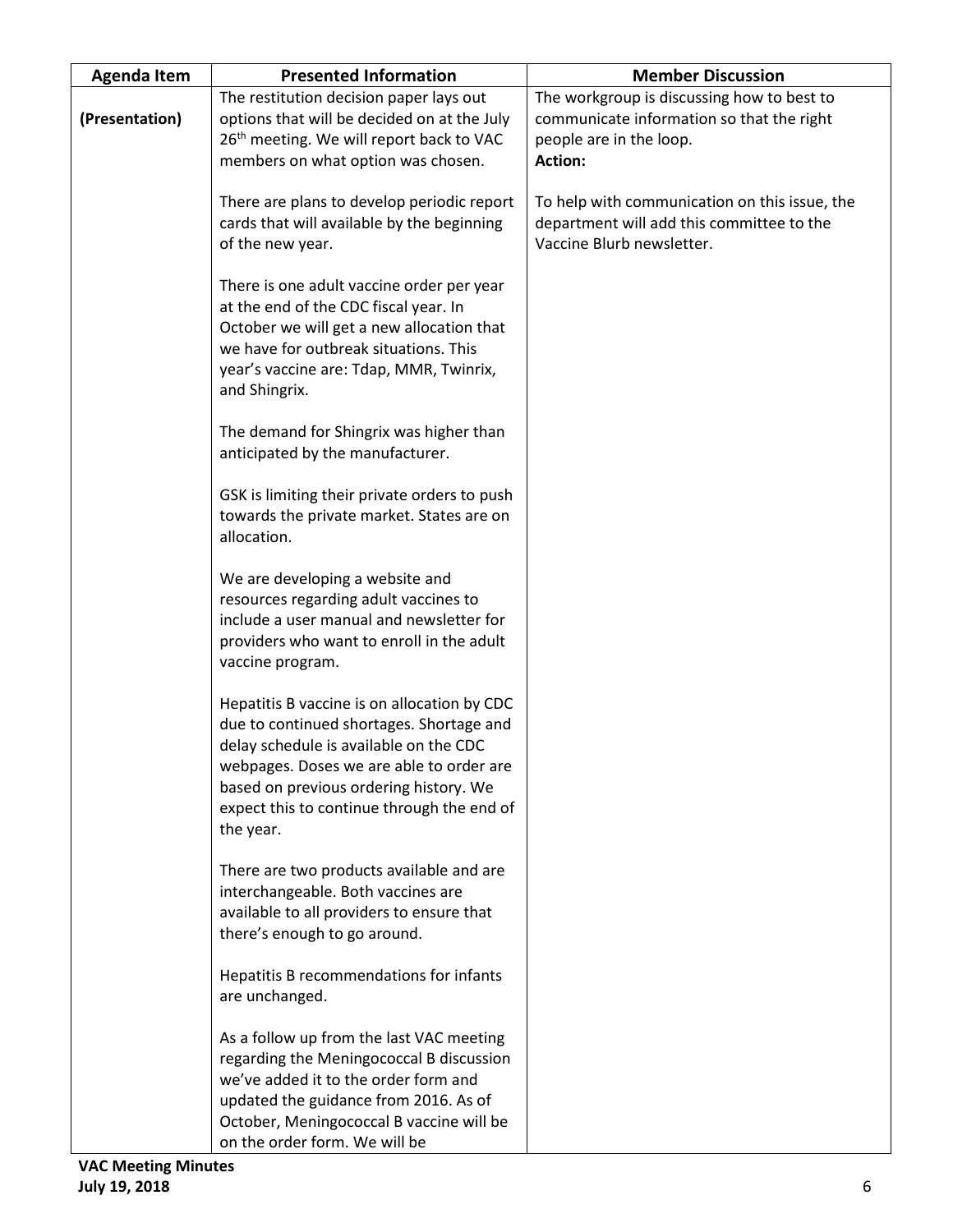| <b>Agenda Item</b> | <b>Presented Information</b>                                                                                                                                                                                                                                                                                                                                                                                                                                                                                                                                                                                                    | <b>Member Discussion</b>                                                                                                                                                                                                                                   |
|--------------------|---------------------------------------------------------------------------------------------------------------------------------------------------------------------------------------------------------------------------------------------------------------------------------------------------------------------------------------------------------------------------------------------------------------------------------------------------------------------------------------------------------------------------------------------------------------------------------------------------------------------------------|------------------------------------------------------------------------------------------------------------------------------------------------------------------------------------------------------------------------------------------------------------|
|                    | communicating that out to providers in                                                                                                                                                                                                                                                                                                                                                                                                                                                                                                                                                                                          |                                                                                                                                                                                                                                                            |
|                    | September.                                                                                                                                                                                                                                                                                                                                                                                                                                                                                                                                                                                                                      |                                                                                                                                                                                                                                                            |
|                    | For the 2018-19 flu season, we haven't<br>received flu vaccine doses just yet. We<br>expect to get between 670,000 and<br>690,000 doses this season. Reminder to<br>members that there is a month difference<br>between when we receive and when we<br>allocate to ensure that there is enough for<br>all providers that order.<br>There are four presentations for this next<br>season including: FluLaval syringe, Fluzone<br>multi-dose vial, Fluzone .25 syringe, and<br>Flumist (nasal spray).<br>So far we have secured 20,000 doses of<br>nasal spray flu vaccine. There may be<br>another chance to purchase additional | Nasal spray flu vaccine feedback on ordering<br>additional doses?                                                                                                                                                                                          |
|                    | doses. Do we want more than that or keep<br>as is?<br>So far there is no preference but the nasal<br>spray flu vaccine is an option. The AAP                                                                                                                                                                                                                                                                                                                                                                                                                                                                                    | The manufacturer presented on how it was<br>created and why it wasn't performing well.<br>They've made changes but there isn't great data.<br>Until we have a season with a lot of H1N1 we<br>won't know if the changes were successful.                   |
|                    | recommends the flu shot.                                                                                                                                                                                                                                                                                                                                                                                                                                                                                                                                                                                                        |                                                                                                                                                                                                                                                            |
|                    | We placed a small order and are<br>brainstorming allocation ideas and what it                                                                                                                                                                                                                                                                                                                                                                                                                                                                                                                                                   | Everything the ACIP looked at suggests that it will<br>work.                                                                                                                                                                                               |
|                    | will look like for each county and clinic.<br>Pre-Book is taking place next week.                                                                                                                                                                                                                                                                                                                                                                                                                                                                                                                                               | Members suggested keeping the quantity limited<br>to avoid confusion around how much to use with<br>very clear information for providers around<br>recommendations.                                                                                        |
|                    |                                                                                                                                                                                                                                                                                                                                                                                                                                                                                                                                                                                                                                 | Some are purchasing for school clinics but the<br>department doesn't do school clinics - this is a<br>community effort.                                                                                                                                    |
|                    |                                                                                                                                                                                                                                                                                                                                                                                                                                                                                                                                                                                                                                 | It's helpful to understand why the strain didn't<br>work; it failed to replicate. The manufacturer has<br>now built in the replication process. Something<br>has been learned in the product development to<br>help create a better vaccine in the future. |
|                    |                                                                                                                                                                                                                                                                                                                                                                                                                                                                                                                                                                                                                                 |                                                                                                                                                                                                                                                            |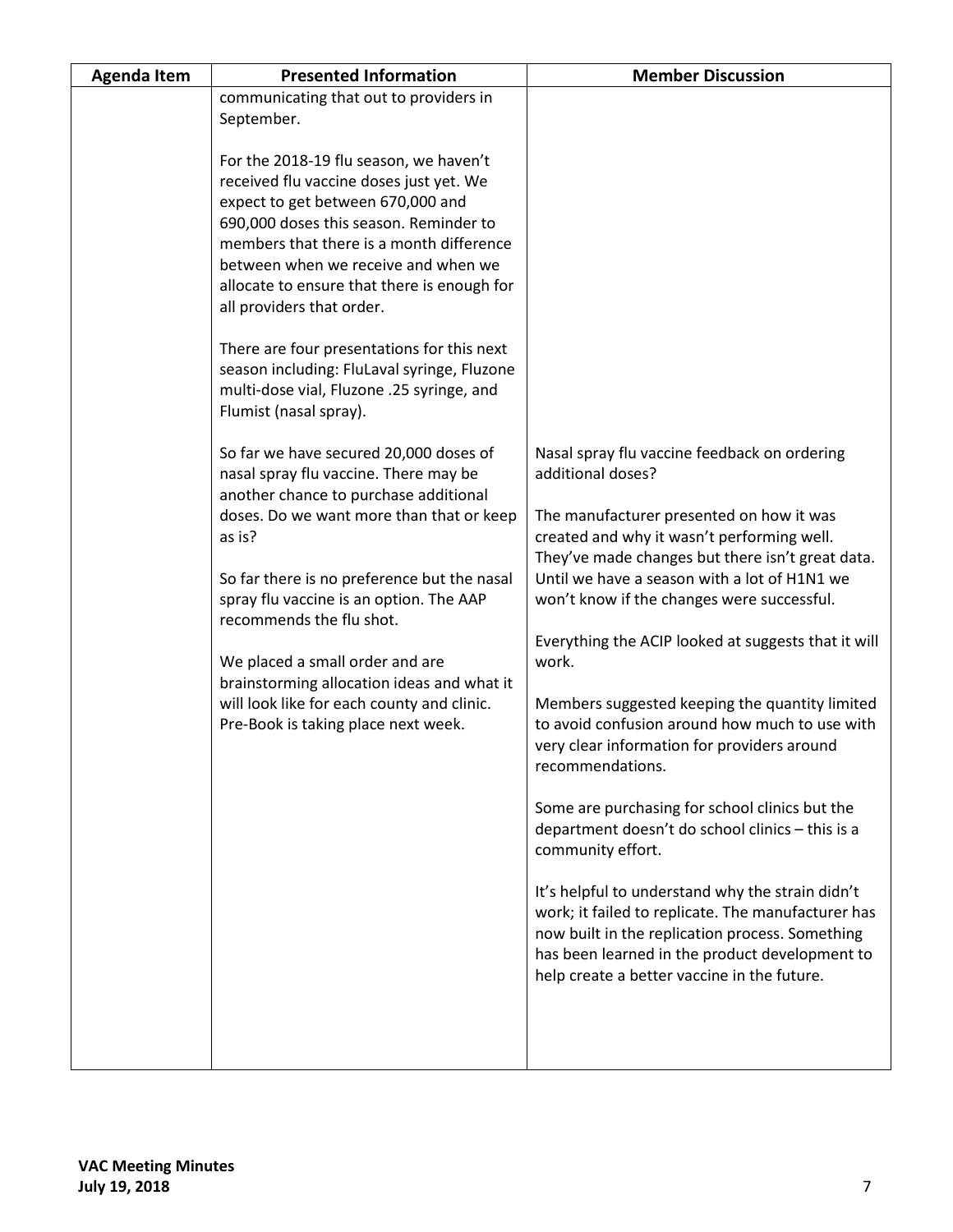| <b>Agenda Item</b>  | <b>Presented Information</b>                                                                                                                                                                                                                                                                                                                                                                                                                                                                                                                                                                                                                                                                                                                                                                                                                                                                                                                                                                          | <b>Member Discussion</b> |
|---------------------|-------------------------------------------------------------------------------------------------------------------------------------------------------------------------------------------------------------------------------------------------------------------------------------------------------------------------------------------------------------------------------------------------------------------------------------------------------------------------------------------------------------------------------------------------------------------------------------------------------------------------------------------------------------------------------------------------------------------------------------------------------------------------------------------------------------------------------------------------------------------------------------------------------------------------------------------------------------------------------------------------------|--------------------------|
| Vaccine             | Mumps cases: There is ongoing activity on                                                                                                                                                                                                                                                                                                                                                                                                                                                                                                                                                                                                                                                                                                                                                                                                                                                                                                                                                             |                          |
| Preventable         | both sides of the state each quarter.                                                                                                                                                                                                                                                                                                                                                                                                                                                                                                                                                                                                                                                                                                                                                                                                                                                                                                                                                                 |                          |
| <b>Disease</b>      | 2017 Q4                                                                                                                                                                                                                                                                                                                                                                                                                                                                                                                                                                                                                                                                                                                                                                                                                                                                                                                                                                                               |                          |
| <b>Surveillance</b> | 1 Grant, 2 King, 1 Pierce, 1<br>$\bullet$                                                                                                                                                                                                                                                                                                                                                                                                                                                                                                                                                                                                                                                                                                                                                                                                                                                                                                                                                             |                          |
| Update              | Snohomish, 3 Spokane, 2 Thurston                                                                                                                                                                                                                                                                                                                                                                                                                                                                                                                                                                                                                                                                                                                                                                                                                                                                                                                                                                      |                          |
|                     | 2018 Q1                                                                                                                                                                                                                                                                                                                                                                                                                                                                                                                                                                                                                                                                                                                                                                                                                                                                                                                                                                                               |                          |
| Chas DeBolt,        | 1 Clark, 5 King, 1 Skagit, 2<br>$\bullet$                                                                                                                                                                                                                                                                                                                                                                                                                                                                                                                                                                                                                                                                                                                                                                                                                                                                                                                                                             |                          |
| <b>Senior</b>       | Snohomish, 1 Whatcom                                                                                                                                                                                                                                                                                                                                                                                                                                                                                                                                                                                                                                                                                                                                                                                                                                                                                                                                                                                  |                          |
| Epidemiologist      | 2018 Q2                                                                                                                                                                                                                                                                                                                                                                                                                                                                                                                                                                                                                                                                                                                                                                                                                                                                                                                                                                                               |                          |
|                     | 2 Clark, 7 King, 4 Snohomish, 2<br>$\bullet$                                                                                                                                                                                                                                                                                                                                                                                                                                                                                                                                                                                                                                                                                                                                                                                                                                                                                                                                                          |                          |
| (Presentation)      | Spokane                                                                                                                                                                                                                                                                                                                                                                                                                                                                                                                                                                                                                                                                                                                                                                                                                                                                                                                                                                                               |                          |
|                     | Mumps third (or outbreak) MMR dose<br>recommendation: "Persons previously<br>vaccinated with 2 doses of a mumps virus-<br>containing vaccine who are identified by<br>public health authorities as being part of a<br>group or population at increased risk for<br>acquiring mumps because of an outbreak<br>should receive a third dose of a mumps<br>virus-containing vaccine to improve<br>protection against mumps disease and<br>related complications."<br>Vote at October 2017 ACIP meeting:<br>Published in MMWR Weekly / January 12,<br>2018 / 67(1); 33-38<br><b>UPDATE: Feedback from</b><br>$\bullet$<br>stakeholders on guidance around<br>this recommendation is currently<br>being incorporated into the<br>manuscript.<br>Will be published as an MMWR<br>this fall.<br>There is a new measles disease reporting<br>system. In early July a measles case<br>showed up in the database (IGM positive).<br>This person would have travelled in a<br>country with an outbreak of measles |                          |
|                     | (Ukraine). Another case in California<br>exposed in Ukraine and also in Oregon.                                                                                                                                                                                                                                                                                                                                                                                                                                                                                                                                                                                                                                                                                                                                                                                                                                                                                                                       |                          |
|                     | These children came from a measles                                                                                                                                                                                                                                                                                                                                                                                                                                                                                                                                                                                                                                                                                                                                                                                                                                                                                                                                                                    |                          |
|                     | hotspot.                                                                                                                                                                                                                                                                                                                                                                                                                                                                                                                                                                                                                                                                                                                                                                                                                                                                                                                                                                                              |                          |
|                     | In host families, unvaccinated presented<br>with the disease but the vaccinated<br>persons remained well. Symptom watch is<br>for 21 days. The family was great about<br>isolating and there are likely minimum                                                                                                                                                                                                                                                                                                                                                                                                                                                                                                                                                                                                                                                                                                                                                                                       |                          |
|                     | exposures.                                                                                                                                                                                                                                                                                                                                                                                                                                                                                                                                                                                                                                                                                                                                                                                                                                                                                                                                                                                            |                          |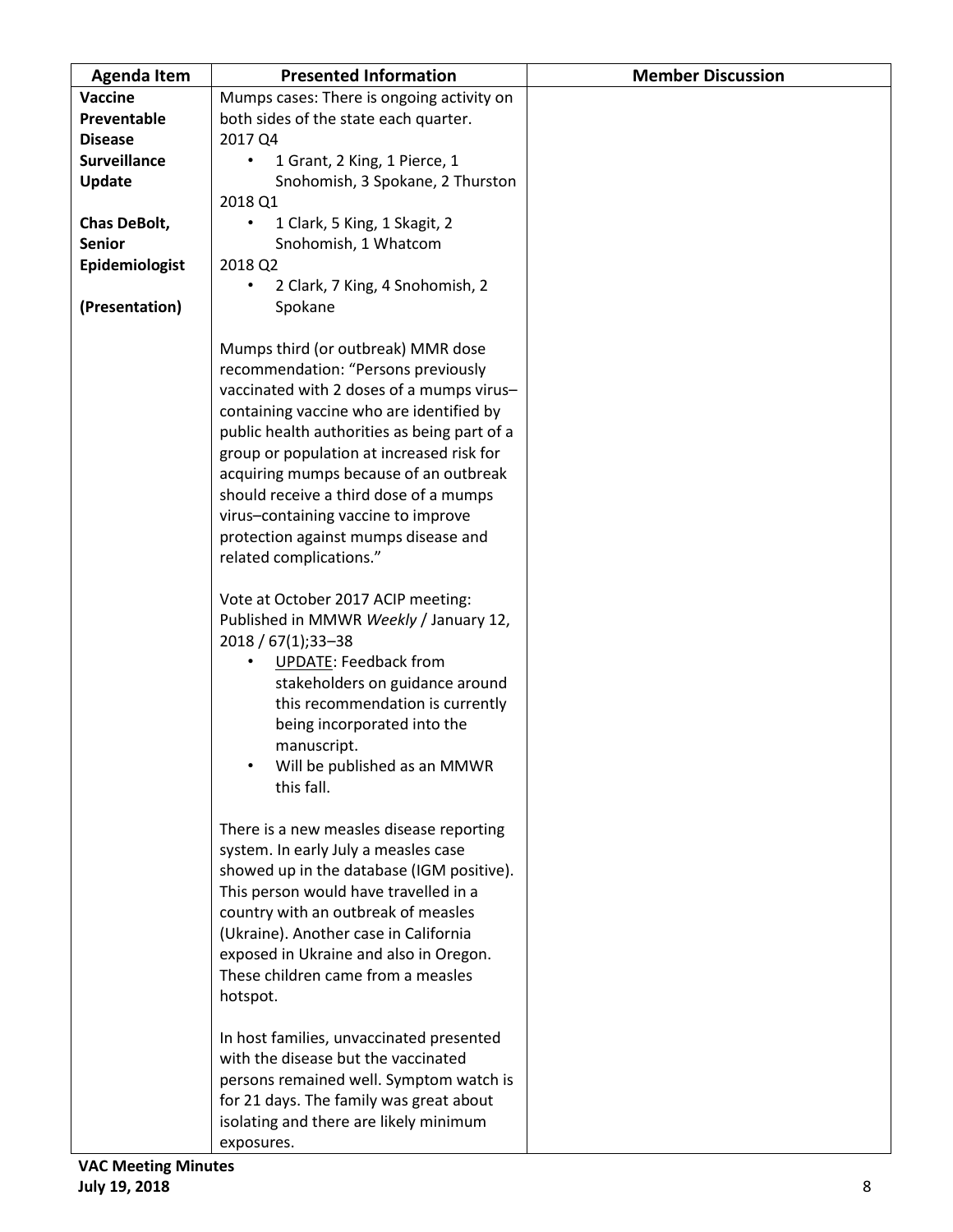| <b>Agenda Item</b>   | <b>Presented Information</b>                                                              | <b>Member Discussion</b>                                                    |
|----------------------|-------------------------------------------------------------------------------------------|-----------------------------------------------------------------------------|
|                      | There is a potential for toxigenic                                                        |                                                                             |
|                      | diphtheria infection through a wound. This                                                |                                                                             |
|                      | will now be reportable but needs an                                                       |                                                                             |
|                      | isolate to be reported. We want to be on                                                  |                                                                             |
|                      | top of the toxigenic organism in the                                                      |                                                                             |
|                      | environment.                                                                              |                                                                             |
|                      |                                                                                           |                                                                             |
|                      | The person hasn't traveled and are waiting                                                |                                                                             |
|                      | to hear back from CDC.                                                                    |                                                                             |
| Vaccine              | There was a request from Informed Choice                                                  |                                                                             |
| <b>Hesitancy and</b> | Washington (ICW) for an interactive                                                       |                                                                             |
| Communication        | dialogue. Today we want to hear about                                                     |                                                                             |
| Research             | the research and hear from member                                                         |                                                                             |
| (Presentation)       | expertise.                                                                                |                                                                             |
|                      |                                                                                           |                                                                             |
| Dr. Doug Opel        | Regarding this request, is the committee                                                  |                                                                             |
|                      | interested in a separate meeting with ICW                                                 |                                                                             |
|                      | on vaccine hesitancy? If so, please send an<br>email to Michele Roberts and Kathy Lofy if |                                                                             |
|                      | you're interested and we can help to                                                      |                                                                             |
|                      | coordinate.                                                                               |                                                                             |
|                      |                                                                                           |                                                                             |
|                      | Dr. Opel presented his research on                                                        | Do you have recommendations for                                             |
|                      | provider communication with vaccine                                                       | communications where the vaccine conversation                               |
|                      | hesitant parents.                                                                         | comes up and the parent says absolutely, no?                                |
|                      |                                                                                           |                                                                             |
|                      | Three hats worn throughout this research:                                                 | The approach is to try to keep the conversation                             |
|                      | Researcher: looking at what is effective.                                                 | going and meet the parent at that place to help                             |
|                      | General pediatrician: I have these                                                        | understand why they're feeling that way. This                               |
|                      | conversations with parents.                                                               | helps keep the discussion open for future visits.                           |
|                      | Ethicist: Seattle Children's Hospital.                                                    |                                                                             |
|                      |                                                                                           | Were MAs interactions with the patient looked                               |
|                      | I'm interested in what is ethically                                                       | at?                                                                         |
|                      | justifiable and what is instrumental in                                                   |                                                                             |
|                      | relationships with parents.                                                               | No. There needs to be more done here.                                       |
|                      |                                                                                           |                                                                             |
|                      | The presentation was organized by first                                                   | Was there any sense about the robustness of the                             |
|                      | reviewing the evidence for communication                                                  | data across age groups and race?                                            |
|                      | strategies (what works?), then discussing                                                 |                                                                             |
|                      | why certain strategies are effective (why                                                 | People are building on the current work so more<br>to be done here as well. |
|                      | do they work?), then ending with ethical<br>issues around communication strategies.       |                                                                             |
|                      |                                                                                           | Was the family situation taken into account when                            |
|                      | As background for the section on 'What                                                    | assessing?                                                                  |
|                      | works? The vaccine acceptance continuum                                                   |                                                                             |
|                      | was presented. In the past, there were                                                    | Not aware of any studies. There is a wide variety                           |
|                      | typically two categories: those who                                                       | of responses. It's an emotional decision. It's more                         |
|                      | accepted vaccines and those who didn't.                                                   | about feelings and not a cut and dry analysis.                              |
|                      | But we know now that this is too                                                          |                                                                             |
|                      | simplistic. Namely, vaccine-hesitant parent                                               | Have you tried these techniques with different                              |
|                      | represent an important 3rd group. These                                                   | populations?                                                                |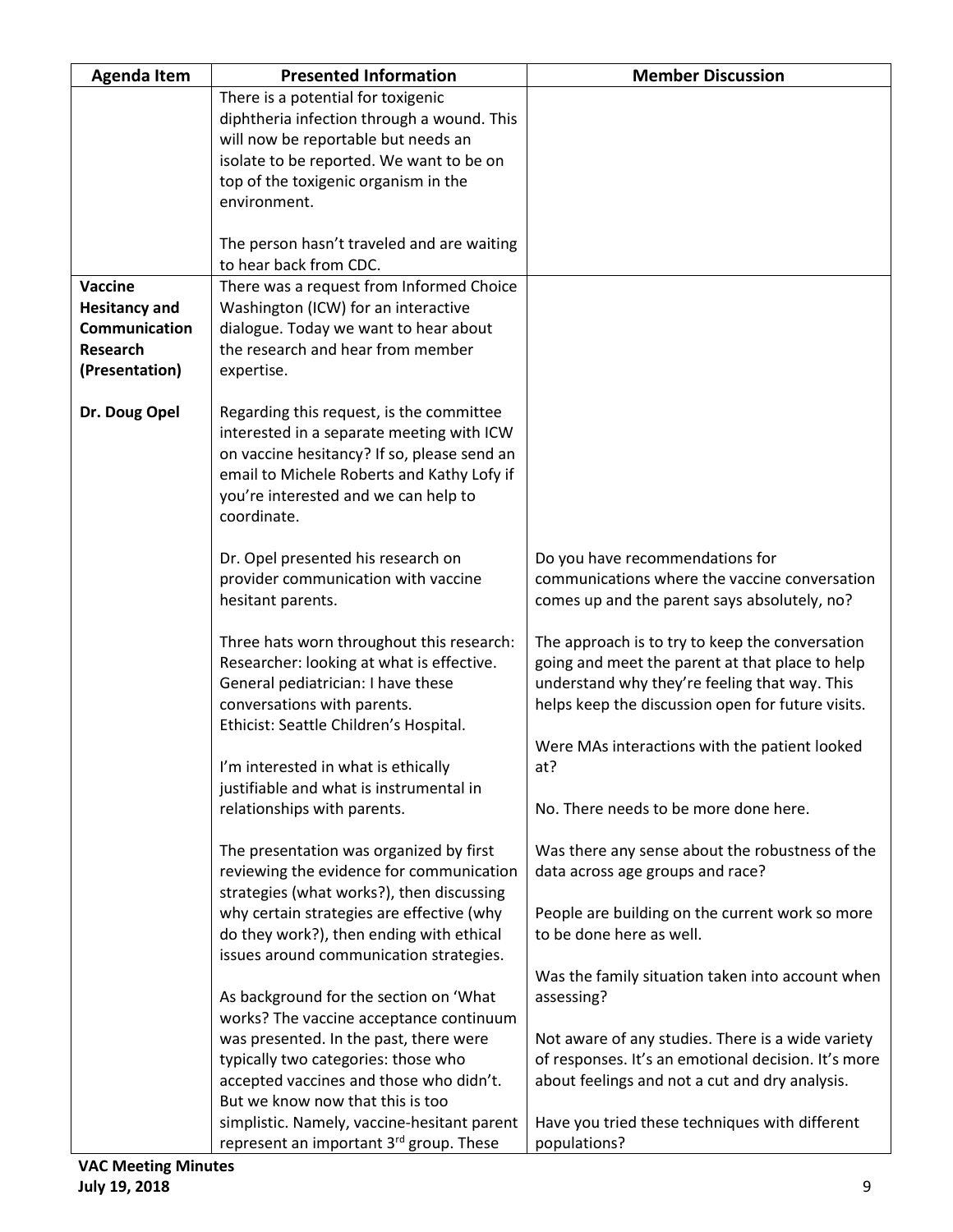| <b>Agenda Item</b> | <b>Presented Information</b>                                                        | <b>Member Discussion</b>                                                                                 |
|--------------------|-------------------------------------------------------------------------------------|----------------------------------------------------------------------------------------------------------|
|                    | parents generally want to trust their                                               |                                                                                                          |
|                    | provider and hear what he or she has to                                             | State Epidemiologist described the Tribal -                                                              |
|                    | say about vaccines. If we are going to help                                         | ethical model. In this model there's the patient                                                         |
|                    | hesitant parents accept vaccines, we need                                           | (child) and then there's the parent. We need to                                                          |
|                    | to make sure we engender their trust and                                            | assess whether or not the doctor trumps the                                                              |
|                    | are responsive to their communication                                               | parent or does the parent trump the doctor. In                                                           |
|                    | needs.                                                                              | this model, the parent has the ultimate decision                                                         |
|                    |                                                                                     | making authority. The amount of time spent in                                                            |
|                    | Data from the CDC a decade ago on what                                              | the appt. is essential. We state that it's "time for                                                     |
|                    | changed parents minds about vaccines                                                | vaccination" what are your concerns?                                                                     |
|                    | showed that it was information and                                                  |                                                                                                          |
|                    | assurances from their providers. They are                                           | Vaccination rates at the tribe are high. It changes                                                      |
|                    | the most important influence.                                                       | a lot with demographics. There are trends by                                                             |
|                    |                                                                                     | culture. And the single thing I found effective in                                                       |
|                    | What can we, as pediatric providers, say to                                         | communication is to ask, "what have you seen or                                                          |
|                    | hesitant parents that is effective at                                               | what has happened?" There may be an                                                                      |
|                    | changing their mind?                                                                | association that may not have been accurate.                                                             |
|                    |                                                                                     |                                                                                                          |
|                    | In my research of the vaccine discussion, I                                         | When there is tension. How do we manage what                                                             |
|                    | found some strategies that appear                                                   | is best for the child?                                                                                   |
|                    | effective. One was how the provider                                                 |                                                                                                          |
|                    | initiated the conversation. When a                                                  | There is a question about the intervention of CPS                                                        |
|                    | presumptive format was used, more                                                   | in cases in other states. The group discusses                                                            |
|                    | parents accepted vaccines than if a                                                 | anecdotally.                                                                                             |
|                    | participatory format was used.                                                      |                                                                                                          |
|                    |                                                                                     | The harm principle is taken into consideration for<br>the benefit of the child. The threshold is whether |
|                    | Other effective communication strategies:                                           | or not the child is at risk. Does refusal reach that                                                     |
|                    | 1) Pursue the original<br>recommendation if the parent                              | threshold? In the absence of an epidemic, it is                                                          |
|                    | resists. This can lead to some                                                      | unlikely that the parent meets the threshold.                                                            |
|                    | parents changing their mind.                                                        |                                                                                                          |
|                    | 2)<br>Bundling the recommendation for                                               | Having spent countless hours and decades on this                                                         |
|                    | flu vaccine with other vaccines                                                     | issue, this points out the importance of applied                                                         |
|                    | due at that visit resulted in a                                                     | research in public health and it underscores the                                                         |
|                    | higher rate of acceptance.                                                          | importance of this investigation work.                                                                   |
|                    |                                                                                     |                                                                                                          |
|                    | Why does how we initiate the vaccine                                                | Are there plans for future research?                                                                     |
|                    | conversation work? Insights from                                                    |                                                                                                          |
|                    | behavioral economics can help us                                                    | The presumptive approach is not effective 100%                                                           |
|                    | understand why. Use of the presumptive                                              | of the time. What can we say to families that will                                                       |
|                    | format sets vaccination as the default.                                             | help? Motivational interviewing may help. There                                                          |
|                    | Defaults are decisions made for us unless                                           | is not a one size fits all.                                                                              |
|                    | we actively choose something else.                                                  |                                                                                                          |
|                    | Defaults leverage biases in how we make                                             | Any research with race and ethnicity, especially                                                         |
|                    | decisions.                                                                          | with groups with larger disparities or at risk                                                           |
|                    |                                                                                     | groups would be helpful. There is a lot of local                                                         |
|                    | Does the default approach circumvent the                                            | interest in how to improve the conversation.                                                             |
|                    | parent's ability to express values and<br>preferences? Yes, they have the potential |                                                                                                          |
|                    |                                                                                     |                                                                                                          |
|                    | to circumvent, but importantly, they don't                                          |                                                                                                          |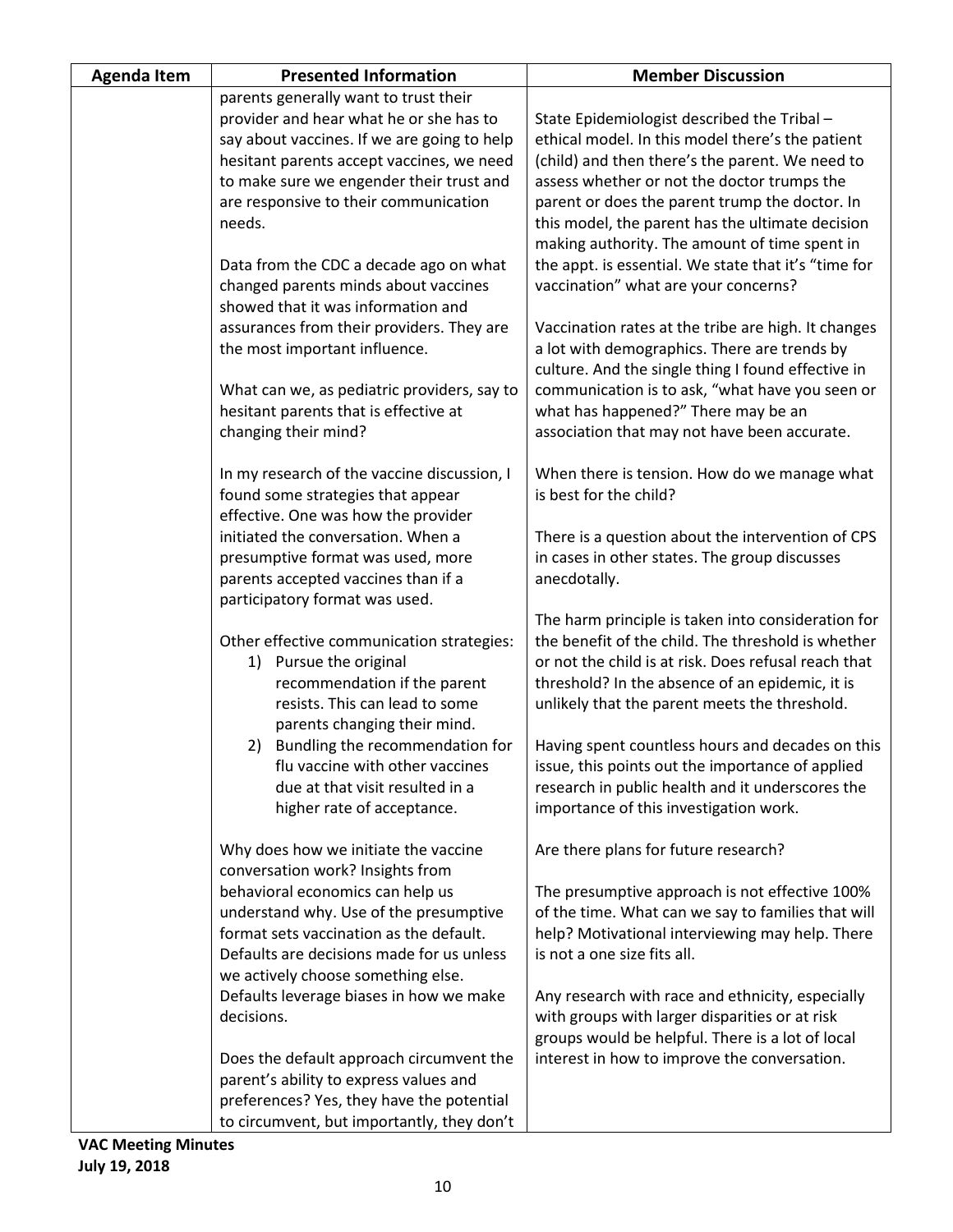| <b>Agenda Item</b> | <b>Presented Information</b>                                                                                                                                               | <b>Member Discussion</b>                                                                                                                                                                                                                                                                   |
|--------------------|----------------------------------------------------------------------------------------------------------------------------------------------------------------------------|--------------------------------------------------------------------------------------------------------------------------------------------------------------------------------------------------------------------------------------------------------------------------------------------|
|                    | have to. Example: "Johnny is going to get 3<br>vaccines today, is that alright?" This                                                                                      | In clinic our families with more disparities have<br>trouble getting to their checkups. They're not                                                                                                                                                                                        |
|                    | question put at the end of a presumptive<br>initiation format gives the parent more<br>explicit space to talk with the provider<br>about their values and preferences, and | refusing.<br>Any advice for the department (30% of the<br>population that fall in this category) to help                                                                                                                                                                                   |
|                    | use of the presumptive format still<br>leverages the power of the default.                                                                                                 | address this issue?<br>It's helpful to share this information to clinicians                                                                                                                                                                                                                |
|                    | In conclusion, defaults are effective;<br>presumptive doesn't have to feel<br>presumptive; defaults are the not the only                                                   | and practices. CME but what other ways to<br>disseminate.                                                                                                                                                                                                                                  |
|                    | strategy. Bundling and pursuing<br>recommendations can also be effective for<br>parents who are particularly hesitant. It                                                  | Have you given this presentation to other<br>audiences?                                                                                                                                                                                                                                    |
|                    | may be worth the time to explore how<br>bundling these strategies may help<br>improve acceptance.                                                                          | Yes - one person, small team. You're right, we<br>need to find more ways to get this information<br>out to wider audiences. How do we translate<br>further?                                                                                                                                |
|                    |                                                                                                                                                                            | Residency programs are good places for this<br>information to have them practice.                                                                                                                                                                                                          |
|                    |                                                                                                                                                                            | Is this research approach for adults too or just<br>children? There is some refocusing and<br>understanding how to access the adult<br>population.                                                                                                                                         |
|                    |                                                                                                                                                                            | When we think about the public health approach<br>we should also consider health literacy issues.<br>Consider disseminating to a higher educated<br>audience. More discussion about the risk of not<br>vaccinating at the higher education level. It might<br>be something to think about. |
|                    |                                                                                                                                                                            | Is there a difference with the amount of time in<br>each appt. and the outcome of the vaccine<br>decision?                                                                                                                                                                                 |
|                    |                                                                                                                                                                            | No. It's efficiency. If I know where the parent is<br>on the vaccine acceptance continuum, I would do<br>a better job preparing for that visit.                                                                                                                                            |
|                    |                                                                                                                                                                            | It would be good to have a trial with a screening<br>tool so that the provider understands where the<br>parent is on the continuum prior to the appt.<br>Time is an issue and we are trying to provide                                                                                     |
|                    |                                                                                                                                                                            | strategies for providers and give parents the<br>opportunity to describe why they're refusing so<br>that we can help them optimally. Getting that                                                                                                                                          |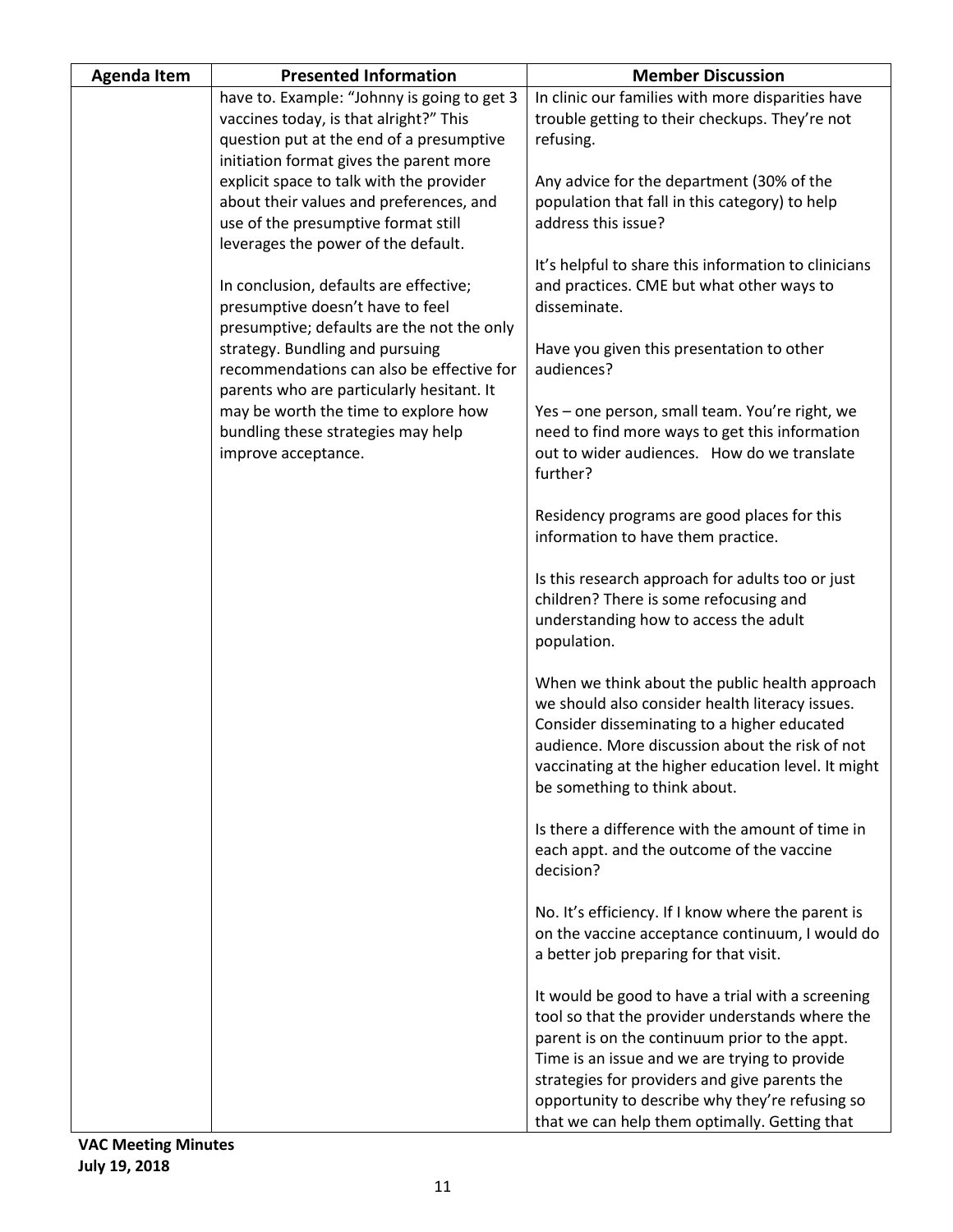| <b>Agenda Item</b>                   | <b>Presented Information</b>   | <b>Member Discussion</b>                                   |
|--------------------------------------|--------------------------------|------------------------------------------------------------|
|                                      |                                | information could provide some efficiency during<br>appts. |
| <b>Future Agenda</b><br><b>Items</b> | Ideas for future agenda items? | None stated.                                               |

**Public comment:** *The Vaccine Advisory Committee is an advisory body to the Washington Department of Health. The purpose of VAC is to provide recommendations and guidance to the department on issues related to the use of vaccines. Because this is an advisory body not set in statute/law, the department is not required to conduct an open-public meeting. However, we do so to maintain transparency and to allow public comment. There are up to 15 minutes set aside at the beginning of the meeting designated for public comment. Commenters are limited to three minutes per person or less depending on the number of people who would like to speak.*

The following section summarizes comments received from members of the public during the public comment period.

- Unethical to convince and coerce patient's and give the information necessary. DOH gives presumptive information. DOH is actively engaged in uninformed consent. It is not legal or ethical.
- How many doctors here have read vaccine inserts? *All providers in the room raised their hand.*
- Unvaccinated population parents are highly educated. I see an increasing number of children who are vaccine damaged. When we make a decision for that parent, the patient and parent do not do ok and I've seen it destroy families, especially kids with autism. Presumptive approach is a violation of informed consent. Informed consent is telling them everything they need to know.
- Don't badger their patient and tell them that if you don't vaccinate your child they could die. Change or suggest more time to have the conversation. They don't trust you. House Bill 2090; please push that bill. Handed down ICAN – HHS – decision – RK Jr. for safer childhood vaccines (1986 act). HHS searches for records and they have no safety records. ACIP is using HHS information they don't have. This is a massive problem. Reevaluate how we are vaccinating.
- Spend more time detailing the risks to parents of not vaccinating. Provide the full informed consent. Take the risks; adverse events increase from clinical trials to use in the larger population. Safety trials that have been conducted compare unvaccinated children v. vaccinated children. The right studies have not been done.
- Personalize vaccination to minimize vaccine injury. Not taught how to stick to a schedule. IOM report susceptibility to vaccine injury. Work needs to be done. Doctors are pressured by DOH, CDC, drug companies….it's coercion. They are celebrated and rewarded.
- Unquestioned recommendations are failing us and lack safety data or no data at all. Shingrix is an example with an absence of evidence. Informed consumers read widely and deeply.
- Vaccine injury is not rare. The CDC rarely allows independent research or access. Only one vaccine and ingredient have been studied. CNN reported that mitochondrial disorder can be a problem. Dismissed concerns. Told there is no connection to their issue. Pediatricians have not done their research. If HHS had done their research they would see allergies, asthma, and autoimmune disorders. There is insufficient data.
- Ed Marcuse mentioned in the white paper that they reviewed cases and agreed that 40 outcomes were recognized and mentions crones and other disorders. Policies that misinform the public must end.